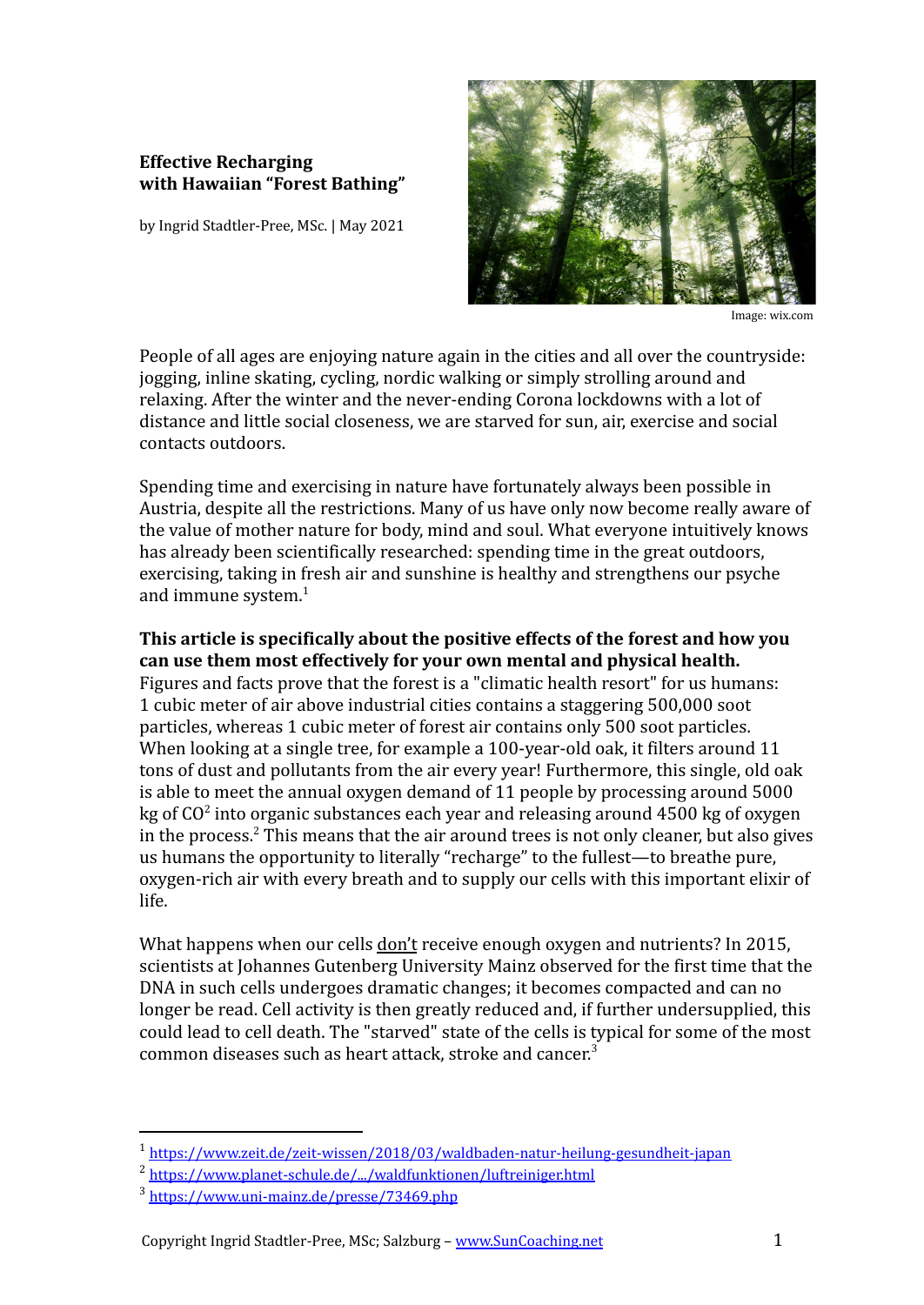All these facts make us unmistakably aware of the essential necessity of trees and extensive forests for our health. But what generations of people have taken for granted— living in healthy nature and close to intact forests—has become a luxury for modern city dwellers. In megacities with a lot of concrete, exhaust fumes and little greenery, there are also many so-called civilization stressors: traffic stress, constant accessibility and sensory overload, human density and loneliness, family stressors and work overload, to name just a few examples. In Japan, there is even a special term for sudden death from (years of) overwork: "Karoshi"<sup>4</sup> , whose direct cause of death is heart failure, cerebral hemorrhage or stroke. Japan's authorities recognize about 150 cases of karoshi each year, the diagnosis of which entitles survivors to pensions.

Is it a coincidence that particularly in Japan, there is another, special term and active scientific research for the healing " forest bathing", called "Shinrin Yoku"? As early as the beginning of the 1980s, research into the health aspects of forest bathing began in Japan on a broad scientific basis.<sup>5</sup> In 2006, the first center for "forest therapy" was opened and medical doctors can specialize in "forest medicine" at Japanese universities.

According to the majority of studies and meta-studies $<sup>6</sup>$ , forest bathing has the</sup> following effects, among others:

- Improved immune defense by increasing the natural killer cells
- Lowering blood pressure
- Stress reduction
- Increase in well-being
- Lowering resting pulse
- Lowering blood sugar levels
- Helpful in chronic heart failure

More studies are being published all the time and scientific interest in the subject is growing not only in Japan but also in the USA and Europe. A new trend towards "healing forests" with their own forest bathing trails and forest bathing course leaders can also be seen in Austria and Germany. The Austrian biologist Clemens Arvay attributes the healing effect of the forest (air) bath to the "biophilia effect".<sup>7</sup> He explains in his book: "Forest air is like a healing drink to inhale" because the plants "release a cocktail of bioactive substances into the forest air", which in turn strengthen the immune system.

So how does this forest bathing work - can't you just jog or hike in the forest? Of course, doing sports in the forest can also be healthy, but the specialty of Shinrin Yoku is, that it is neither about accomplishment nor physical exercise, but simply about the healing effect of mindful "being" in the forest, absorbing the forest with all our senses. It is more or less about "nature-based mindfulness", which turns out to be a particularly healing combination.<sup>8</sup>

<sup>4</sup> <https://www.sueddeutsche.de/karriere/ueberarbeitung-in-japan-schuften-bis-zum-tod-1.148349>

<sup>5</sup> <https://pubmed.ncbi.nlm.nih.gov/?term=%22forest+bathing%22+or+%22forest+therapy%22>

<sup>6</sup> Ohtsuka et al., 1998; Li, 2010; Park et al., 2010; Mao et al., 2010; Barton & Pretty, 2010; Li et al., 2008, 2011, 2016;

<sup>7</sup> Arvay, C.G.: Der Biophilia-Effekt: Heilung aus dem Wald; Ullstein, 7. Edition 2016

<sup>8</sup> <https://www.ncbi.nlm.nih.gov/pmc/articles/PMC6747393/>